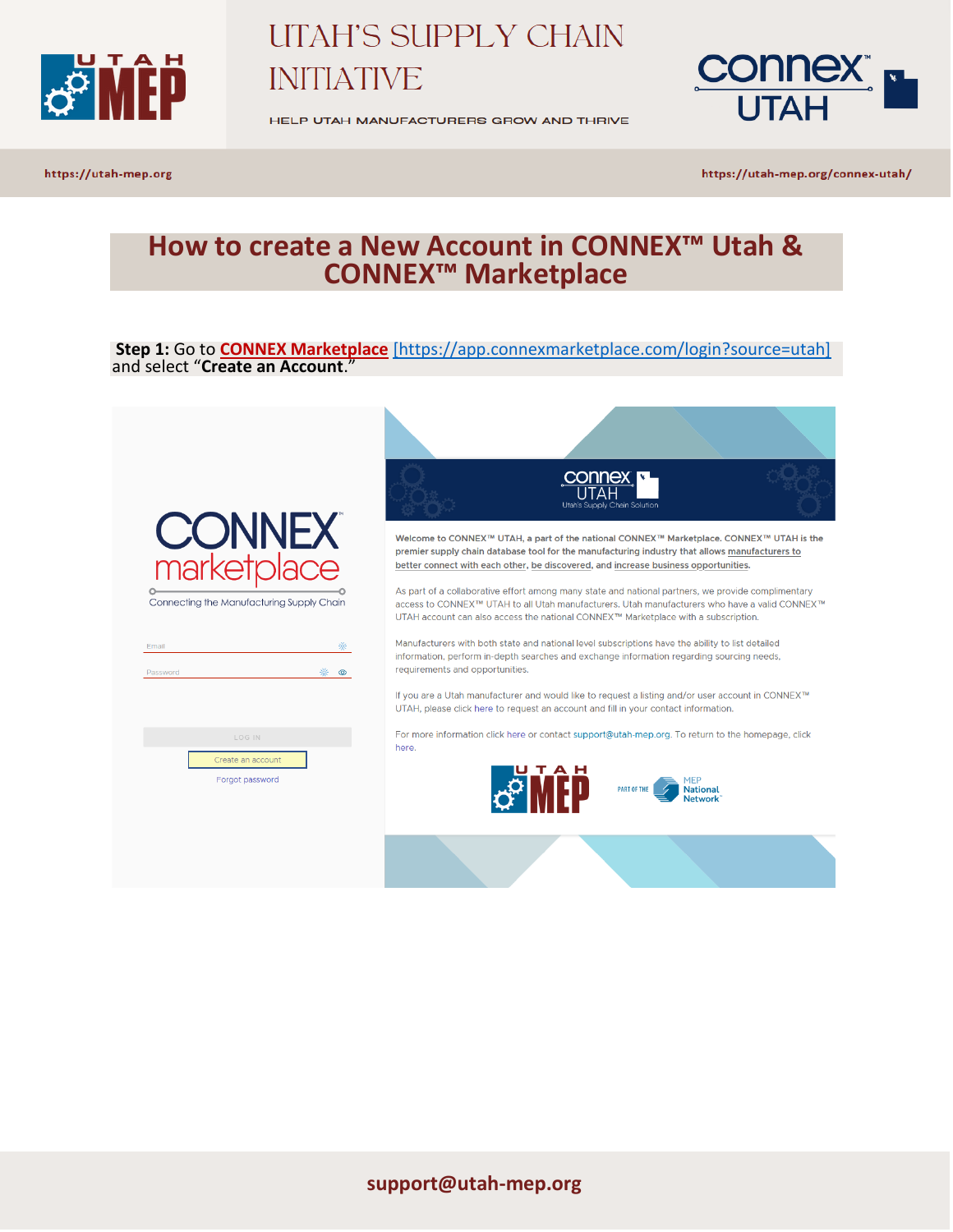

HELP UTAH MANUFACTURERS GROW AND THRIVE



https://utah-mep.org

https://utah-mep.org/connex-utah/

**Step 2:** Enter your first and last name, email address, and create a strong password. You'll also need to accept the terms and conditions, to activate the **"Create Account"** button.

|                       | <b>CONNEX</b><br>marketr                                       |  |
|-----------------------|----------------------------------------------------------------|--|
|                       | Connecting the Manufacturing Supply Chain                      |  |
|                       | <b>@</b> Create an account                                     |  |
| First name<br>Nikola  | Type your First Name                                           |  |
| Last name<br>Tesla    | Type your Last Name                                            |  |
|                       | <b>Email address Type Email Address</b><br>ntesia@edisonco.com |  |
| Password<br>--------- | Type a Unique Password                                         |  |
|                       | ۰<br>agree with the Terms of Service and Privacy Policy.       |  |
|                       | CREATE ACCOUNT                                                 |  |

**NOTE:** You should receive an email from noreply@CONNEXMarketplace.com with a link to verify your email address. If you don't receive it within a few minutes, please check your spam or junk mail folder. The email is shown in step 3.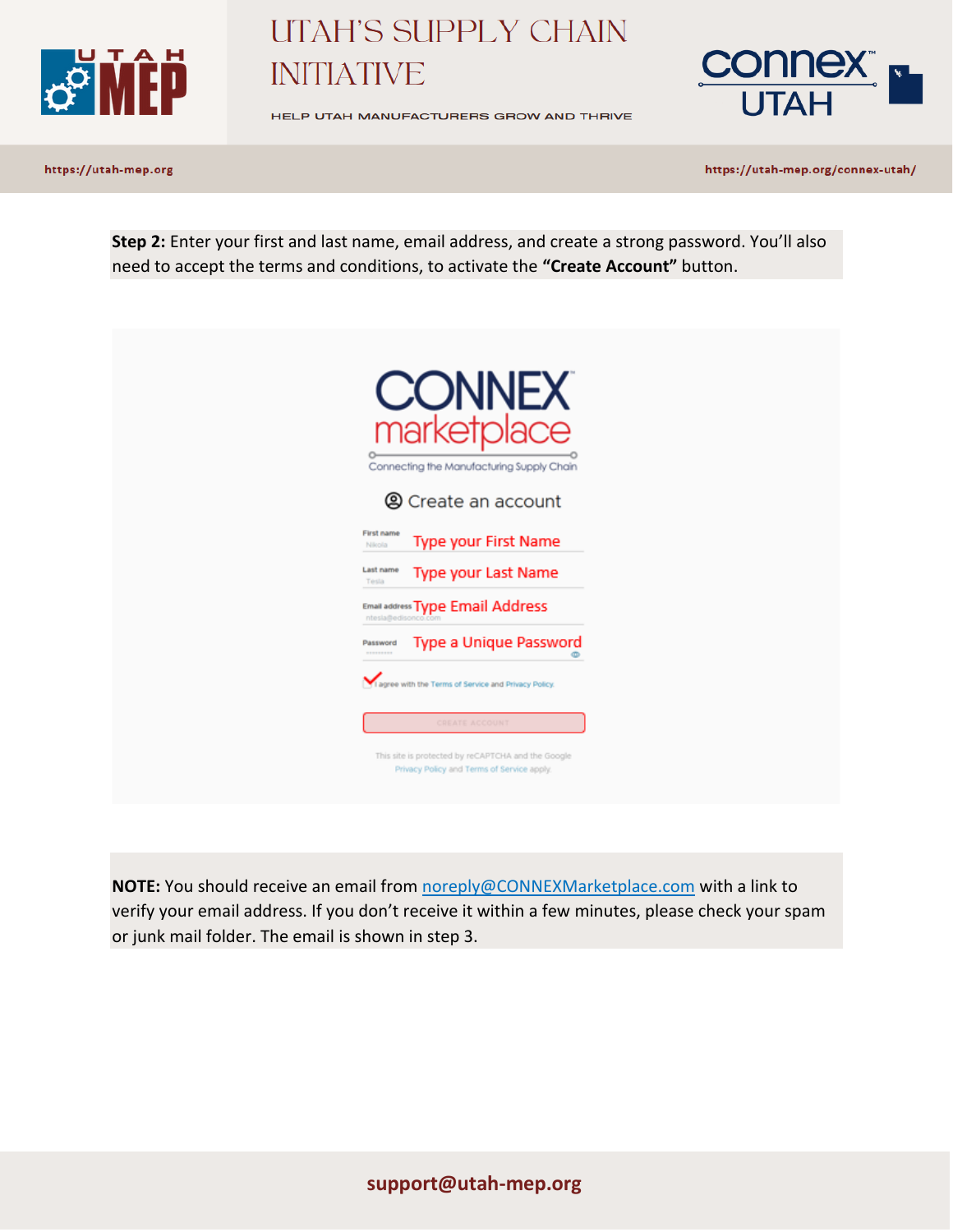



HELP UTAH MANUFACTURERS GROW AND THRIVE

https://utah-mep.org

https://utah-mep.org/connex-utah/

**Step 3:** Click the gray box to verify your email address.



Welcome Testl

Congratulations! You have taken the first step to joining the premier national platform for connecting buyers with suppliers in the manufacturing marketplace. You're almost done creating your account.

Click here to verify your email address

If the above link does not work, copy and paste this into your browser: https://app.connexmarketplace.com/verify-emailaddress/5569520b8050f0a20406d1cbd0c6dd604f61baf9443fb114d86ffa737999433f

Sincerely, **CONNEX Marketplace** Your partner in supply chain connections www.ConnexMarketplace.com



it you own the email address rhcrost<br>Click the button below to log in LOGIN

**NOTE:** Once you confirm your email, you will need to log in to the platform to link your account. The wizard will open and welcome you.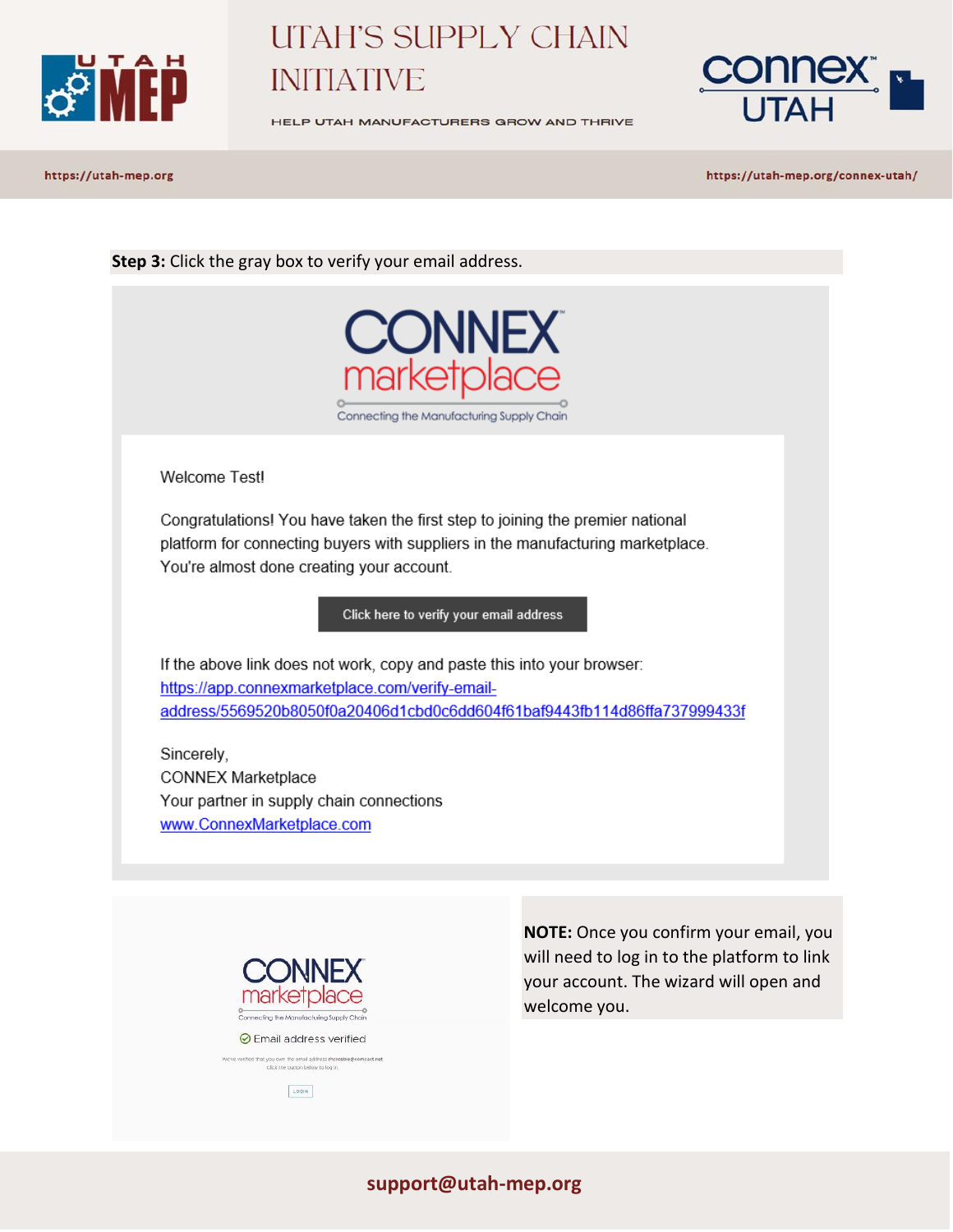

HELP UTAH MANUFACTURERS GROW AND THRIVE



#### https://utah-mep.org

#### https://utah-mep.org/connex-utah/

#### **Step 4:** Login with your email and password:



#### **Step 5:** Welcome and Link your account.



**Step 6:** Click "**Next**" shown above and it will ask you to select an organization type.

#### **support@utah-mep.org**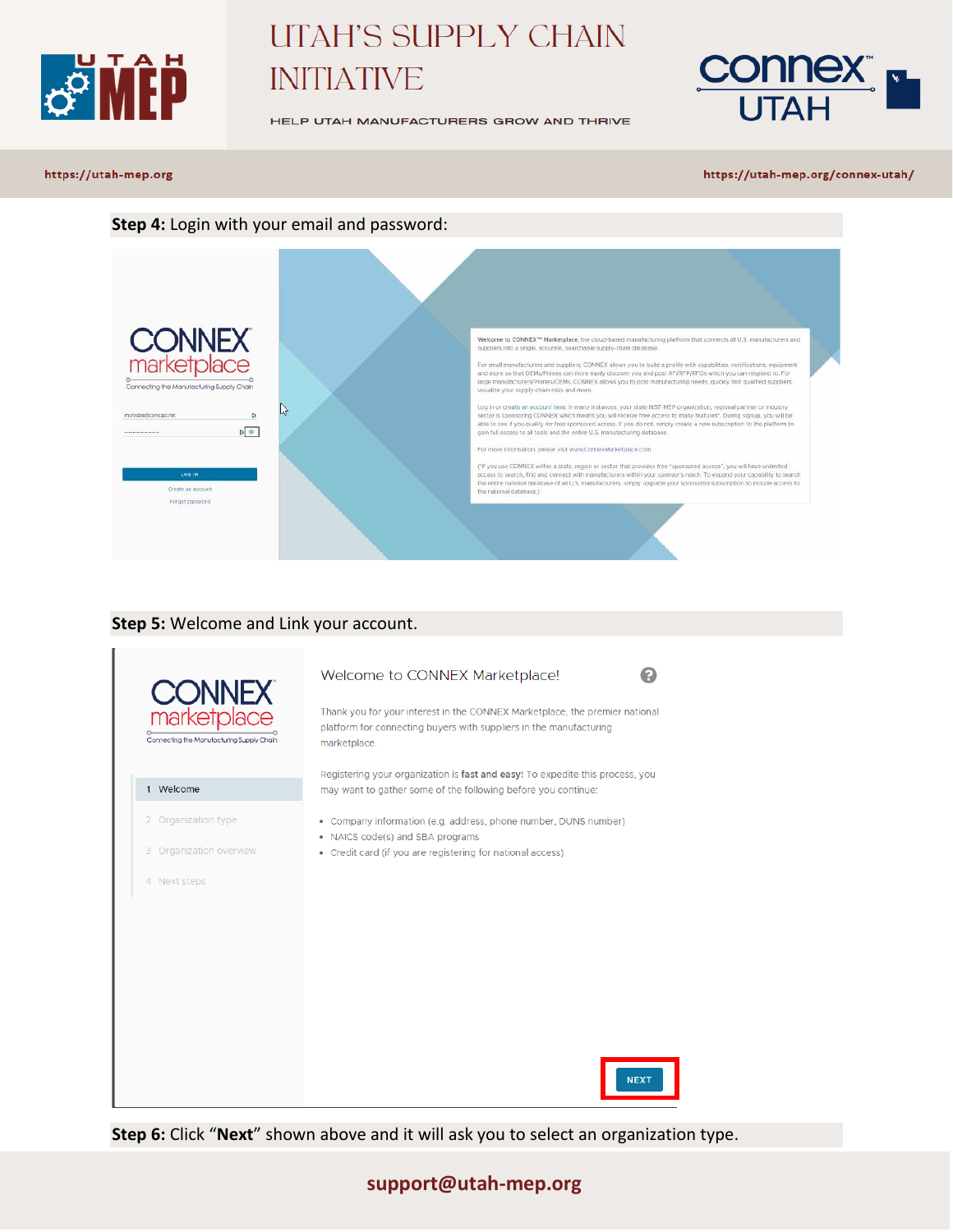

HELP UTAH MANUFACTURERS GROW AND THRIVE



https://utah-mep.org

https://utah-mep.org/connex-utah/

**Step 7:** Please select "**Manufacturer**". If you feel you qualify as a researcher, you can add that to your account later.

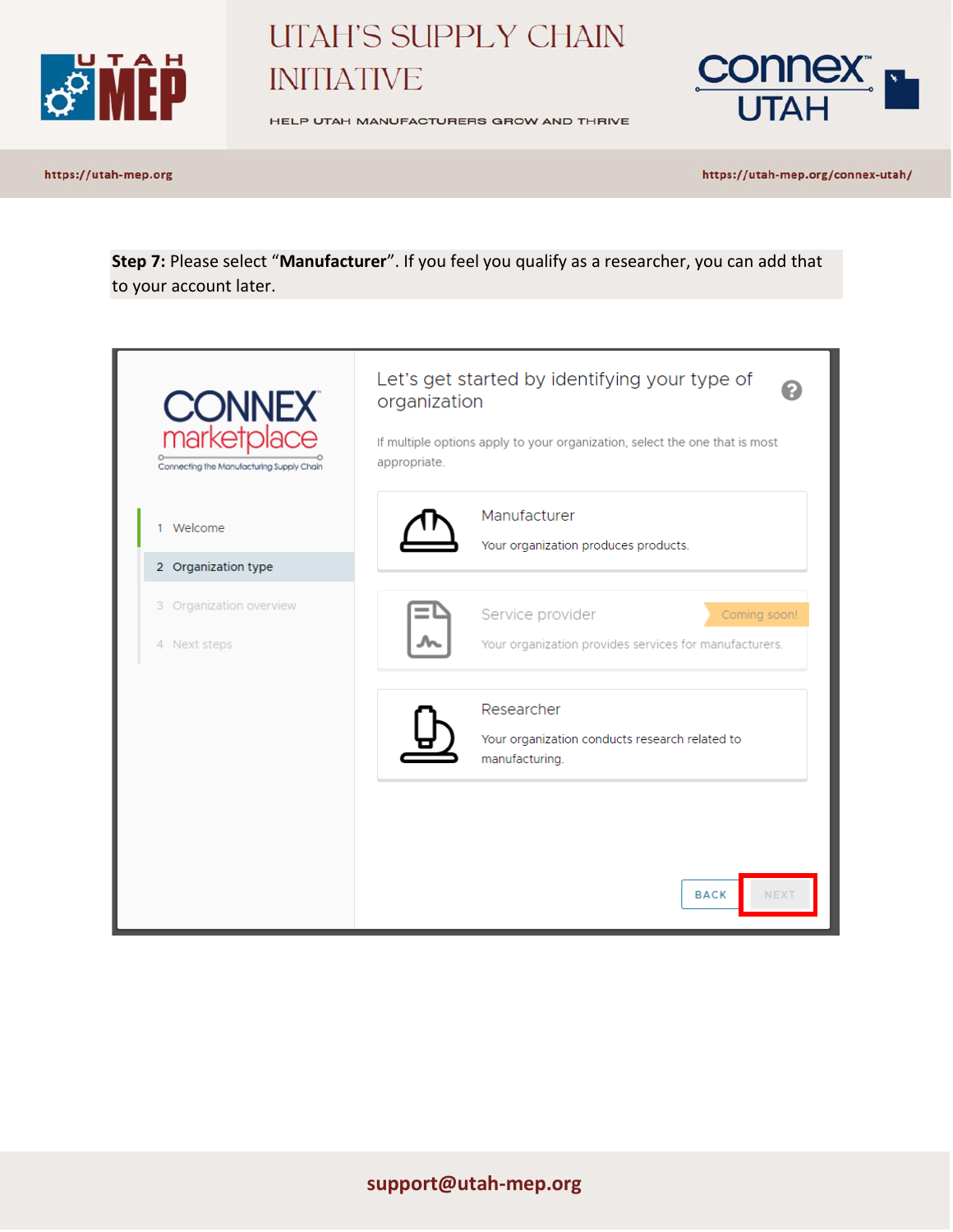



HELP UTAH MANUFACTURERS GROW AND THRIVE

https://utah-mep.org

https://utah-mep.org/connex-utah/

**Step 8:** You will be asked some basic questions about your company.

| <b>CONNEX</b><br>marketplace<br>Connecting the Manufacturing Supply Chain | Let us know some basic information about<br>your organization<br><b>Name</b><br>Acme Manufacturing, Inc. |              |
|---------------------------------------------------------------------------|----------------------------------------------------------------------------------------------------------|--------------|
| 1 Welcome<br>2 Organization type                                          | <b>Address</b><br>Phone number (optional)                                                                | $\checkmark$ |
| 3 Organization overview                                                   | $(555) 555-5555$                                                                                         |              |
| 4 Organization details                                                    | Website (I don't have a website)<br>https://acmemfg.com                                                  |              |
| 5 Subscription                                                            | <b>DUNS number</b> (I'll provide this later)<br>123456789                                                |              |
| 6 Next steps                                                              | <b>BACK</b>                                                                                              | <b>NEXT</b>  |

**NOTE:** As you enter company name and address, the system will search to identify potential matches. **Pay special attention** as it is searching the CONNEX Marketplace of over 140,000 company profiles. There may be a company with a similar name in another state. You'll want to make sure you are selecting the right match.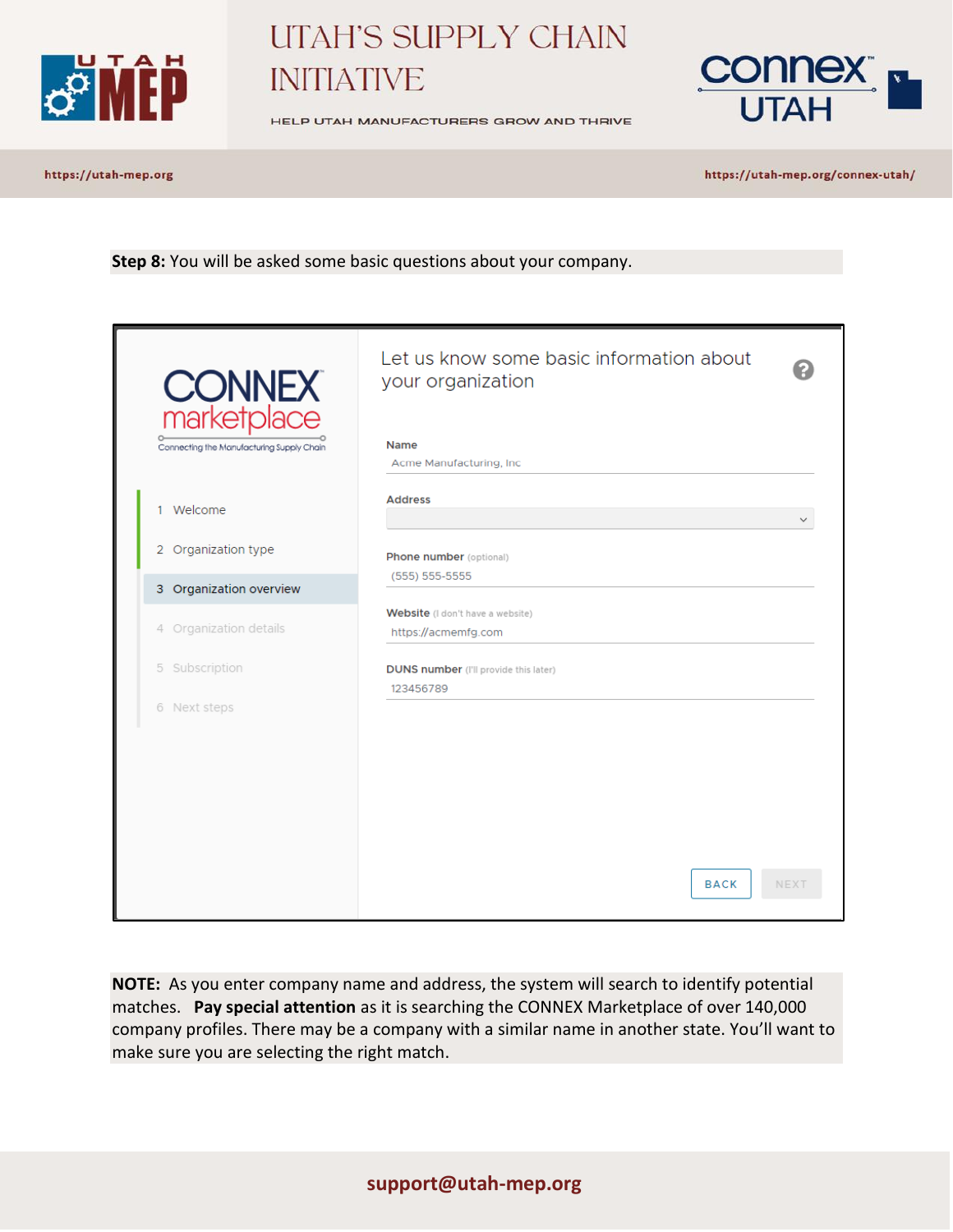

HELP UTAH MANUFACTURERS GROW AND THRIVE



https://utah-mep.org

https://utah-mep.org/connex-utah/

**Step 9:** If your company is listed, select it from the wizard. If not, ignore the suggested companies and continue entering information, such as phone number, website and DUNS number if known. If you don't know your DUNS number, you can select "**I'll provide this later**" to move through the Wizard.

| <b>CONNEX</b><br>marketplace<br>Connecting the Manufacturing Supply Chain | Let us know some basic information about<br>your organization<br>Mame       |      |
|---------------------------------------------------------------------------|-----------------------------------------------------------------------------|------|
|                                                                           | Utah-DEMO                                                                   |      |
| 1 Welcome                                                                 | Is one of these your organization?<br>Utah-DEMO (Logan, UT)                 |      |
| 2 Organization type                                                       | <b>DEMO-Utah (Logan, UT)</b><br>Utah-MEP - Utah State University (Logan UT) |      |
| 3 Organization overview                                                   | Driveshafts Utah (Salt Lake City, UT)<br>Utah Editions (Riverton, UT)       |      |
| 4. Organization details                                                   | <b>Address</b>                                                              |      |
| 5 Subscription                                                            |                                                                             | u    |
| o Nent steps                                                              | Phone number rectionals<br>(555) 555-5555                                   | ь    |
|                                                                           | Website dust have a website?<br>https://acmemfg.com                         | ь    |
|                                                                           | DUNS number on provide this telero-<br>123456789                            |      |
|                                                                           |                                                                             |      |
|                                                                           | <b>BACK</b>                                                                 | NEXT |

### **support@utah-mep.org**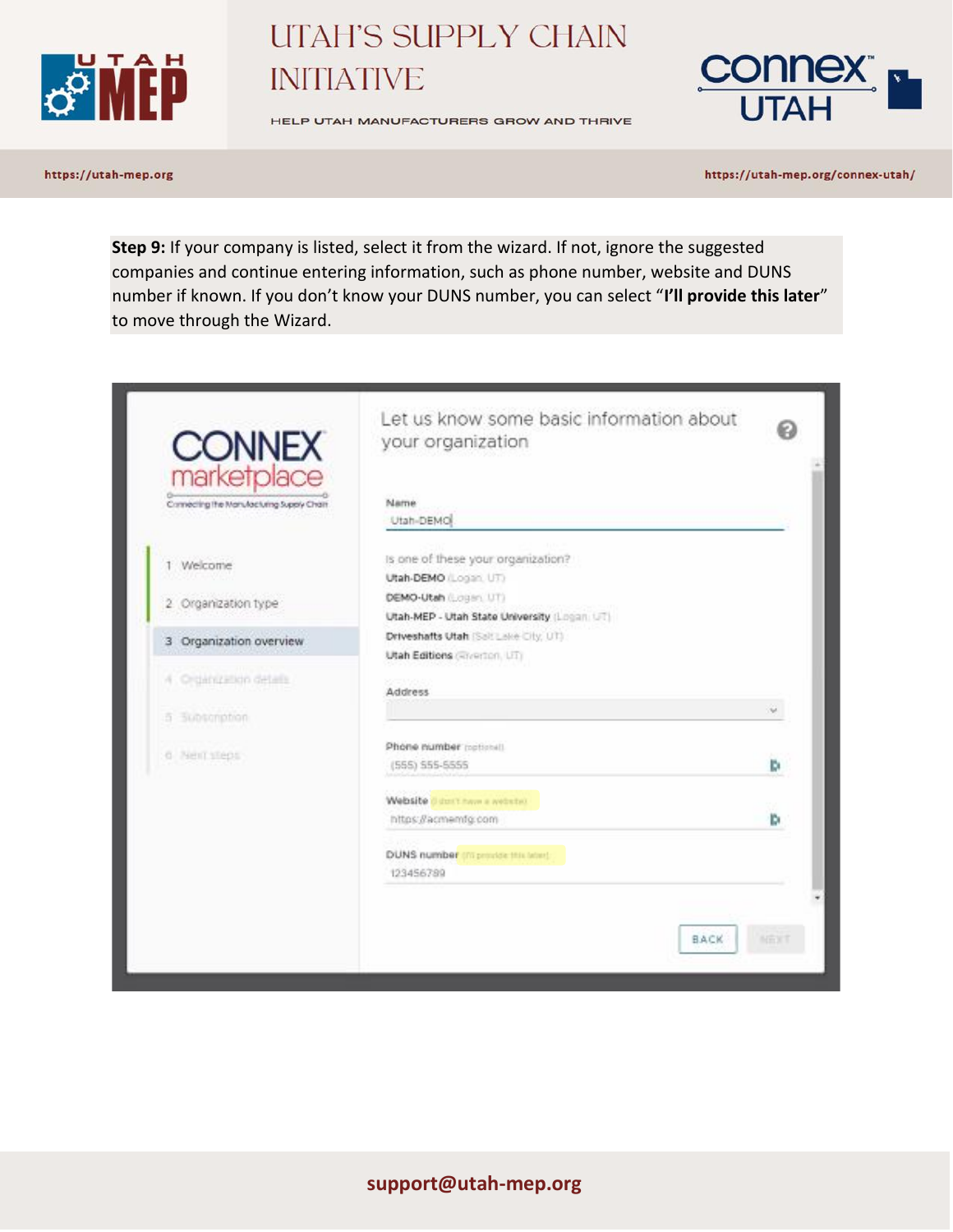



HELP UTAH MANUFACTURERS GROW AND THRIVE

https://utah-mep.org

https://utah-mep.org/connex-utah/

Step 10: It will ask you about NAICS Codes, Industries, and SBA designations such as Woman Owned, Minority Owned, HubZOne, etc. These are optional and can be skipped. Any information entered here will help complete your company profile and improve your search rankings.

| <b>CONNEX</b><br>marketplace              | Let's get a head start filling out your profile |             |
|-------------------------------------------|-------------------------------------------------|-------------|
| Connecting the Manufacturing Supply Chain | <b>NAICS Codes</b>                              |             |
|                                           | <b>Industries</b>                               |             |
| 1 Welcome                                 |                                                 |             |
| 2 Organization type                       | <b>SBA Programs</b>                             |             |
| 3 Organization overview                   |                                                 |             |
| 4 Organization details                    |                                                 |             |
| 5 Subscription                            |                                                 |             |
| 6 Next steps                              |                                                 |             |
|                                           |                                                 |             |
|                                           |                                                 |             |
|                                           |                                                 |             |
|                                           |                                                 |             |
|                                           | <b>BACK</b>                                     | <b>SKIP</b> |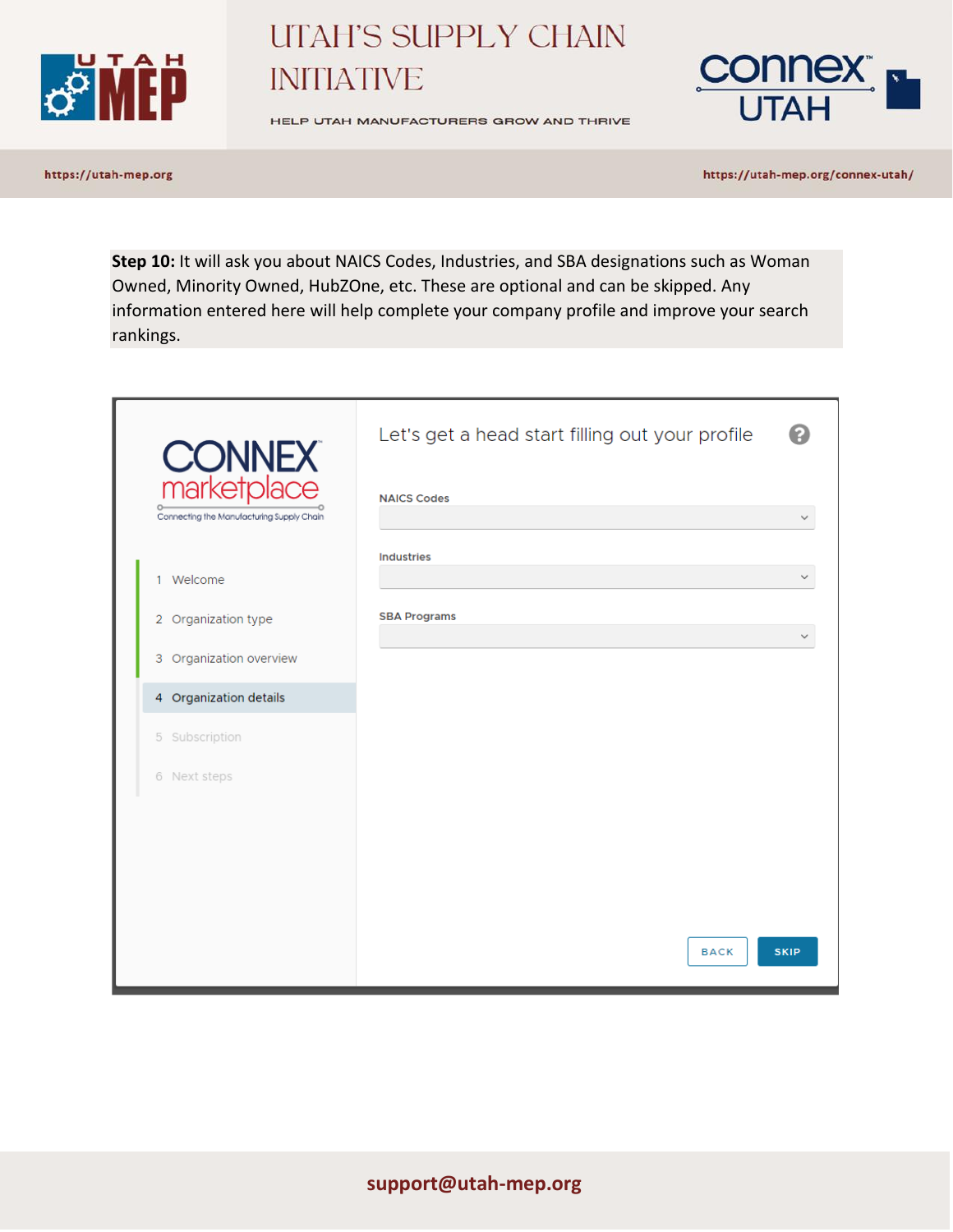



HELP UTAH MANUFACTURERS GROW AND THRIVE

https://utah-mep.org

https://utah-mep.org/connex-utah/

**Step 11:** You'll see a Subscription tab. There is a place at the top to enter a Promo Code. Utah's PROMO Code is: **CMFY22UT**

Entering this code will provide you with 1 Free Year of the Manufacturer's National Access. (\$500 / Year savings)

| <b>CONNEX</b>                                            | Choose a subscription                                                                                                                                                                                 |
|----------------------------------------------------------|-------------------------------------------------------------------------------------------------------------------------------------------------------------------------------------------------------|
| marketplace<br>Connecting the Manufacturing Supply Chain | Promotion code<br><b>CMFY22UT</b>                                                                                                                                                                     |
| 1 Welcome                                                | Sponsored access<br>Free limited access sponsored by Utah-MEP - Utah State University.                                                                                                                |
| 2 Organization type<br>3 Organization overview.          | Manufacturer's National Access                                                                                                                                                                        |
| 4 Organization details                                   | · All sponsored access functionality<br>. One connection point for all U.S. Manufacturers                                                                                                             |
| 5 Subscription                                           | . A single searchable database tagged with hundreds of unique,<br>searchable taxonomies                                                                                                               |
| 6 Next steps                                             | . Find manufacturers and material suppliers across the U.S., and be<br>found by them<br>. Post and respond to RFPs, RFGs, RFIs, surplus listings and other<br>needs across the country<br>· Read more |
|                                                          | \$50.00 / month<br>\$500.00 / year                                                                                                                                                                    |
|                                                          | <b>REGISTER</b><br>BACK                                                                                                                                                                               |

Step 12: Click "**Register**" and once approved by CONNEX™ Marketplace you will have access to the nation's premier supply chain solution.

### **support@utah-mep.org**